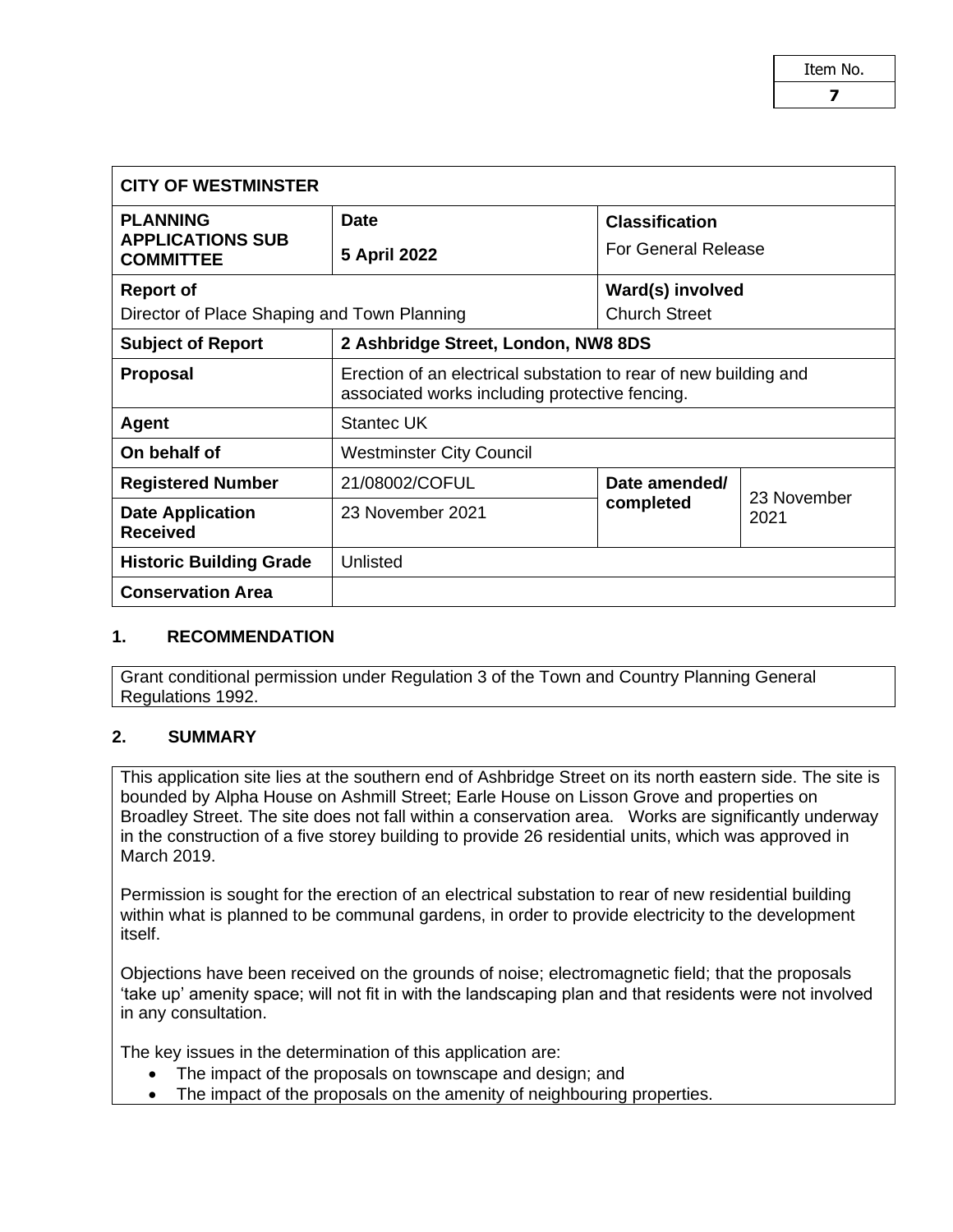| Item No. |  |
|----------|--|
|          |  |

Subject to the recommended conditions, the proposed development would comply with the development plan and is recommended for approval.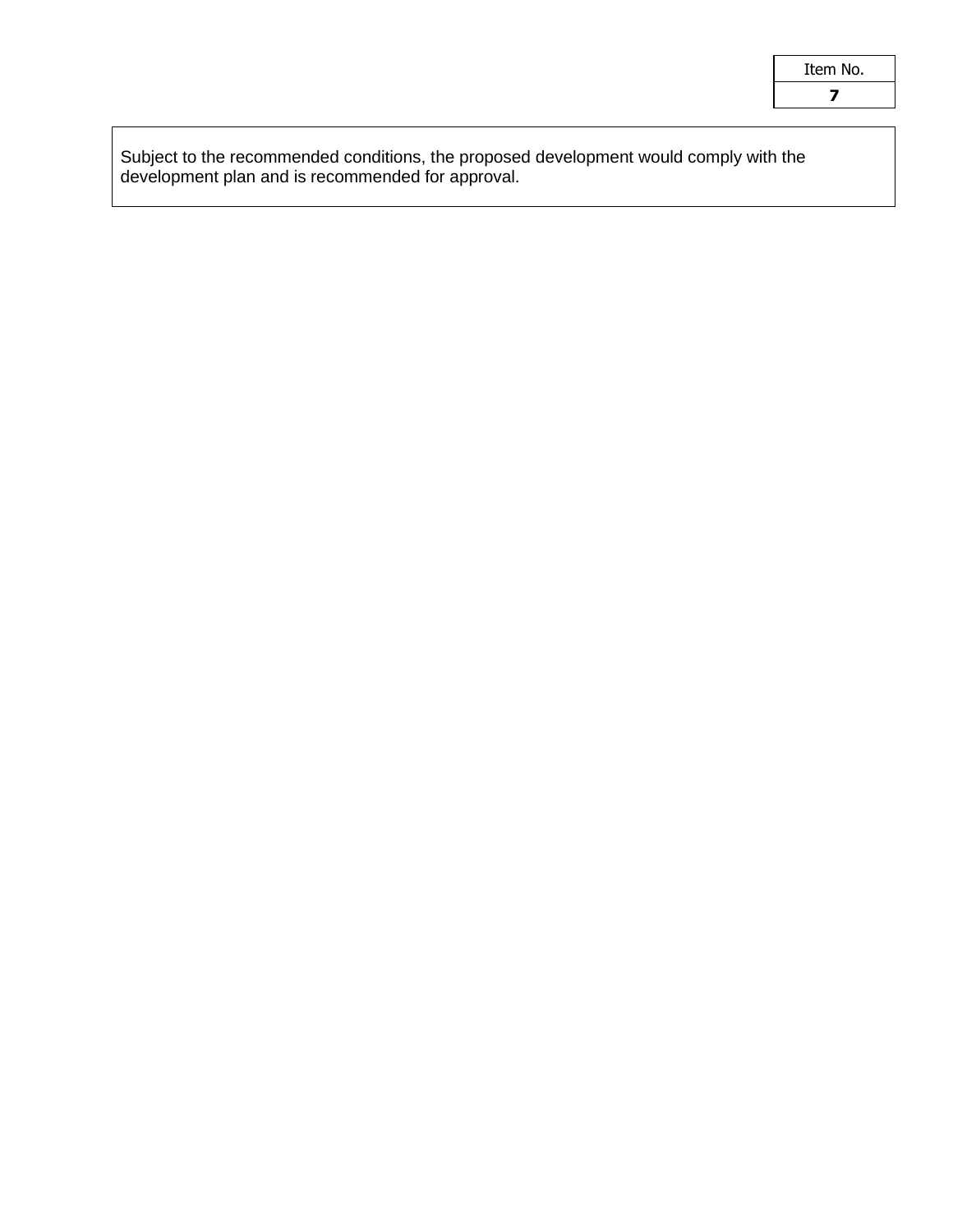| Item No. |  |
|----------|--|
| 7        |  |

# **3. LOCATION PLAN**

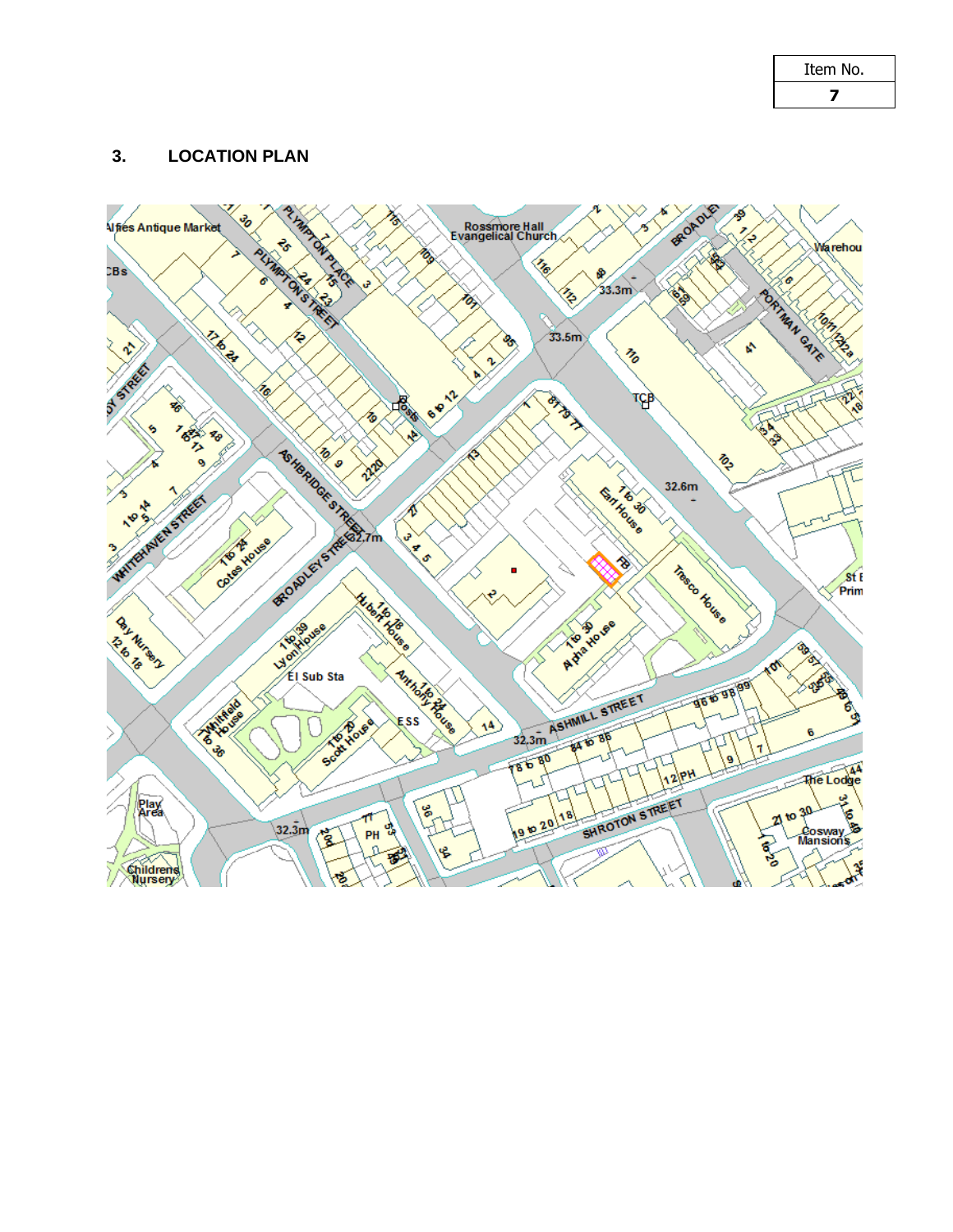| Item No. |  |  |
|----------|--|--|
| 7        |  |  |

# **4. PHOTOGRAPHS**

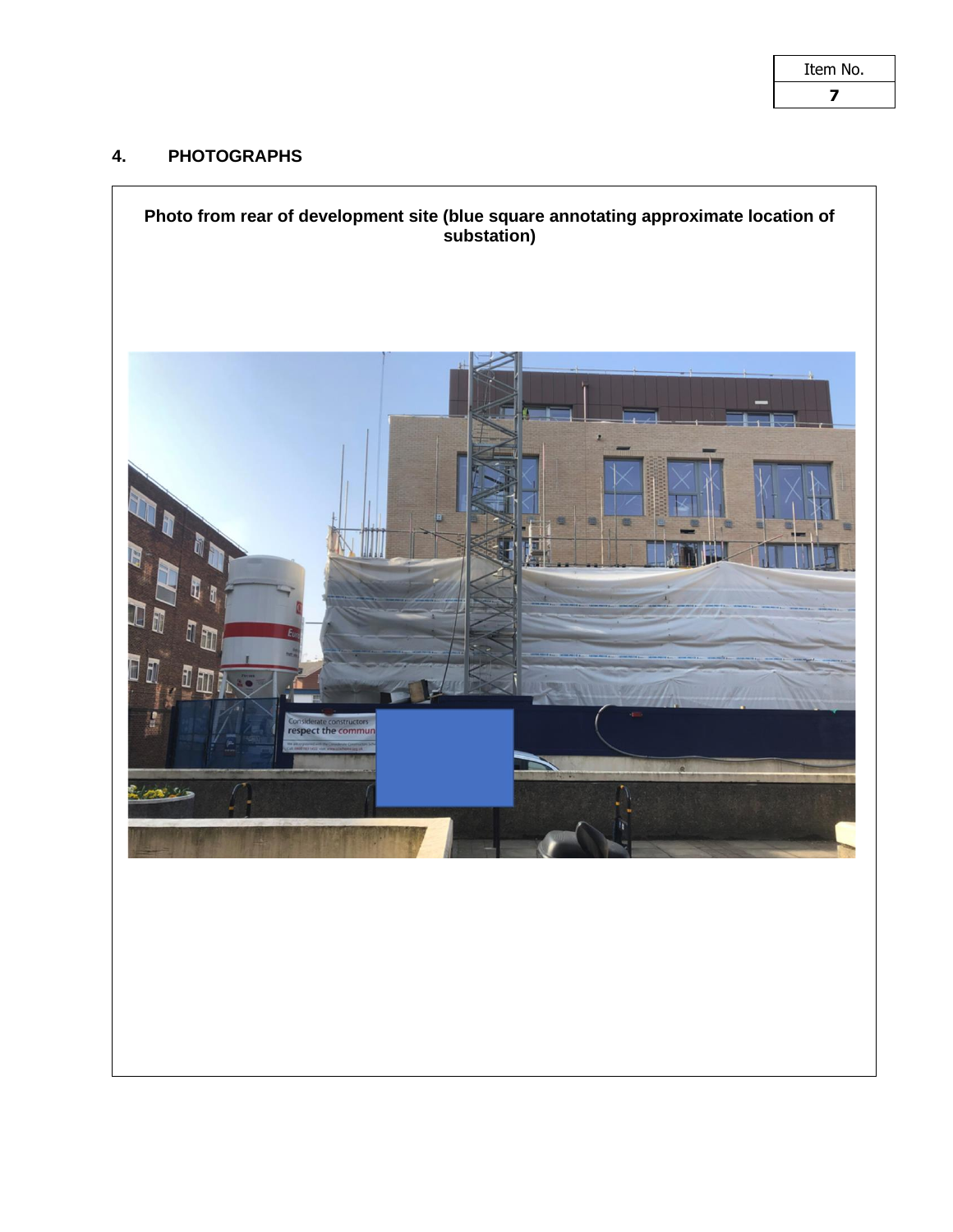# **5. CONSULTATIONS**

WARD COUNCILLORS: Any response to be reported verbally.

THE ST MARYLEBONE SOCIETY No response received.

ENVIRONMENTAL HEALTH: No objection, subject to conditions.

# ADJOINING OWNERS/OCCUPIERS AND OTHER REPRESENTATIONS RECEIVED:

No. Consulted: 61 Total No. of replies: 10 No. of objections: 9 1 response on behalf residents of Alpha and Earle House; 2 responses from 1 household; 4 responses from 1 household; 2 responses from 1 household.

Objections have been received on some or all of the following grounds:

- A substation did not form part of the original consultation by the applicant;
- There were many opportunities for the substation to be designed within the development;
- Proposed Substation removes 'approved' landscaped area which the residents of Alpha House and Earle House have been heavily involved in;
- Loss of communal garden area (the as approved development allowed a high density scheme with already a poor level of communal amenity space);
- Noise from proposed substation;
- Concern about electromagnetic fields and future monitoring;
- Proposals show lack of respect for neighbours in Alpha House and Earle House given lack of consultation.

PRESS ADVERTISEMENT / SITE NOTICE: Yes

# **6. BACKGROUND INFORMATION**

#### **6.1 The Application Site**

This application site lies at the southern end of Ashbridge Street on its north eastern side. The site is bounded by Alpha House on Ashmill Street; Earle House on Lisson Grove and properties on Broadley Street. The site does not fall within a conservation area.

Works are significantly underway in the construction of a five storey building to provide 26 residential units, which was approved in March 2019, under application 17/10968/COFUL.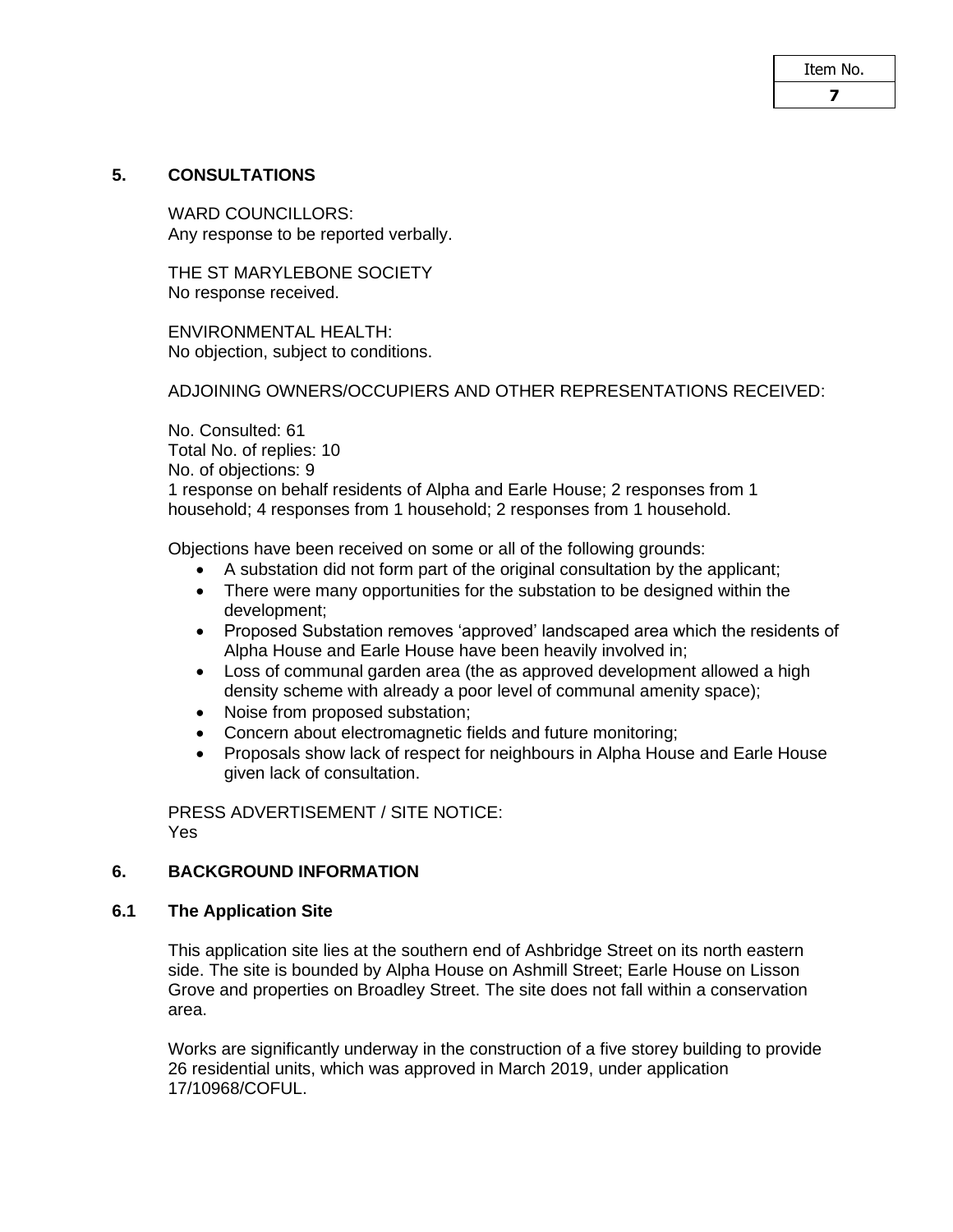#### **6.2 Recent Relevant History**

#### 17/10968/COFUL

Demolition of existing BT Repeater Station building, with retention of BT service area and associated access. Redevelopment of the site to erect a five storey building to provide 26 residential units, with existing basement floor used to provide parking, plant and services spaces accessed via a new ramp from Ashbridge Street. Removal of existing vehicular ramp to rear of site and provision of new landscaping to amenity space.

Approved 29 March 2019

## **7. THE PROPOSAL**

The proposed development consists of a single 1000 kVA substation built to UKPN specifications. The substation itself measures 3m x 3m and 2.3m high. The substation is to be sited in a timber enclosure for noise reasons and this measures 4m x 5m (which is to accommodate the outward opening doors) and 2.55m high.

The applicant has confirmed that during the detailed design stage, it was confirmed by UKPN that an electrical substation is required for the approved development as the current system would not be sufficient to provide electricity to allow occupation of the proposed units. Therefore, failure to provide a substation would mean the development could not be occupied.

The substation would sit almost centrally within the hard and soft landscaped communal areas approved under 17/10968/COFUL. The closest residential property to the substation will be the rear ground floor residential unit as approved under application 17/10968/COFUL, the windows of which are some 5m away.

# **8. DETAILED CONSIDERATIONS**

#### **8.1 Land Use**

There are no policies in the City Plan which directly concern the use of premises/ installation of electrical substations.

Objections have been received on the grounds that the substation was not originally part of this development and that it occupies an area designated as landscaped communal gardens which was for use by the new residents and existing residents of Alpha House and Earle House.

Whilst it is acknowledged that the substation occupies an area originally designed as communal gardens (the landscaping for which has not yet been approved and is required by condition 8 of permission 17/10968/COFUL), it is not considered that the reduction in communal garden space of 20 sqm is so significant so as to warrant refusal. The provision of a new sub-station in this location will provide the benefit of reliable power distribution to this development, which is welcomed

#### **8.2 Townscape and Design**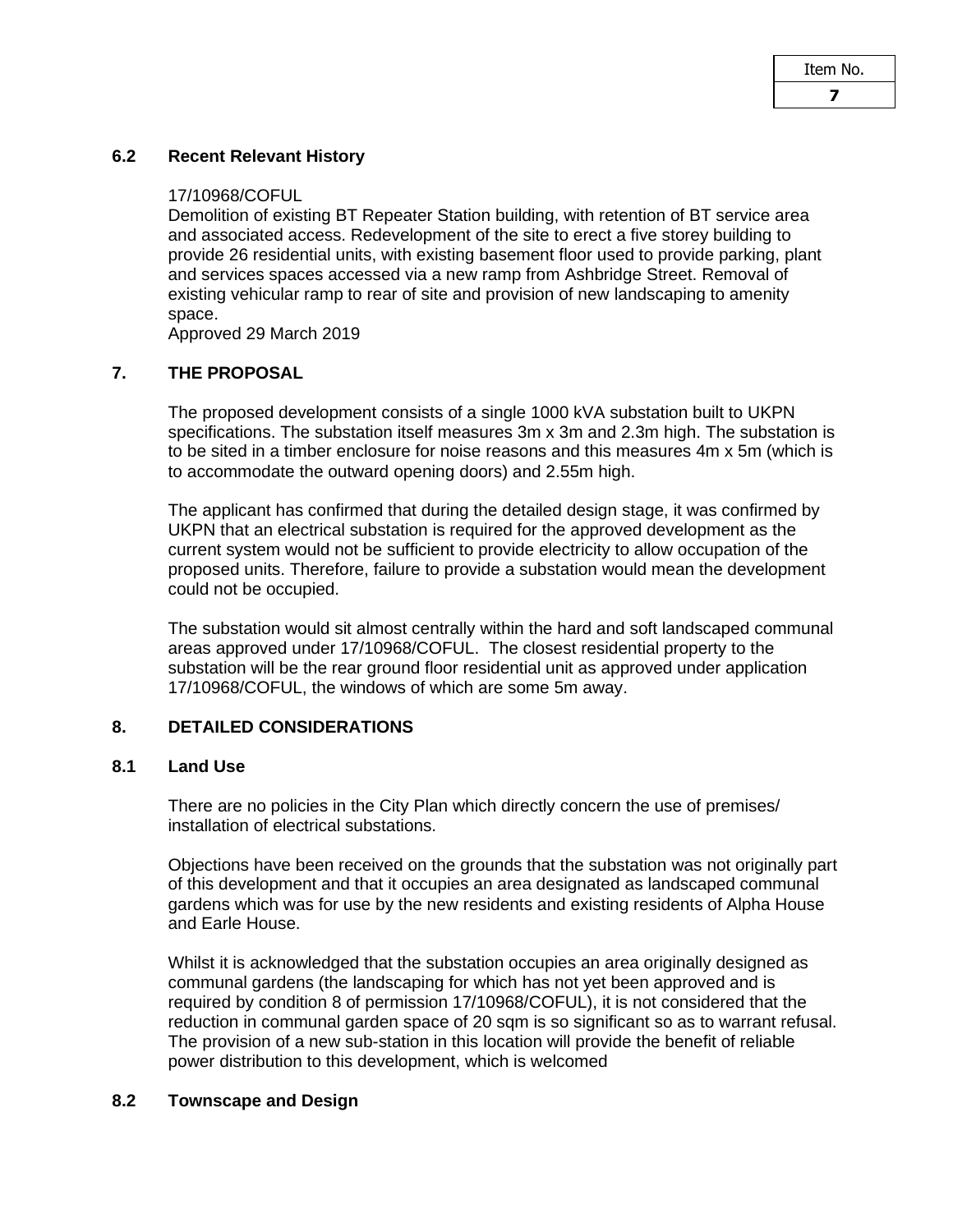Chapters 12 and 16 of the NPPF require great weight be placed on design quality and the preservation of designated heritage assets including their setting.

The relevant policies for the consideration of this application are 38 and 40 of the City Plan 2019-2040.

As noted above, the substation measures 3m x 3m and 2.3m high. The substation is to be sited in a timber enclosure for noise mitigation reasons and this measures 4m x 5m (which is to accommodate the outward opening doors) and 2.55m high. The enclosure is to be wider than the substation as ventilation is needed around the whole equipment.

Whilst it is regrettable that the substation was not incorporated into the initial approved redevelopment, officers must now assess the substation proposals on its own merits. Prior to the submission of the application, the applicant did explore a number of options for the substations siting both within the bulk and massing of the development and in other locations within the communal area. These options were however, either considered unacceptable by UKPN, or had significant implications on other areas of the development. The principle of the substation as proposed is acceptable and is seen to fit within the aspirations of the landscaping plan and is to be sited adjacent to planned structures within the gardens such as seating/ large planters. The applicant proposes that the enclosure is painted brown to match the buff brick; planters, timber walkway and play equipment within the communal gardens. Whilst brown is not wholly objectionable, officers consider that a green colour would be more suitable if the proposed landscaping details were looking to screen and shield the substation. However, those landscaping details have not been submitted or approved as yet and therefore it is considered appropriate to condition the colour of the enclosure depending on the final landscaping proposals.

Overall, the proposal is considered acceptable and in accordance with the NPPF and policies 38 and 40 of the City Plan.

# **8.3 Residential Amenity**

Development that could result in a change to the amenity of neighbouring residents such as that of the proposals here must be found to be in accordance with policy 7 of the City Plan 2019 - 2040. The policy seeks to prevent unacceptable impacts in terms of losses of daylight and sunlight, privacy and increases in sense of enclosure and overshadowing. Policy 33 is also relevant which seeks to make sure that quality of life and health and wellbeing of existing and future occupiers.

#### **8.3.1 Noise**

Objections from residents in adjacent buildings have been received on the grounds of noise from the proposed substation.

Environmental Health officers have assessed the application, clarified a number of points with the applicant and taking into consideration the proposed plant, distance attenuation, on site screening, the location of the plant and the proposed attenuation the noise level at the nearest receptors, have no objections to the proposals on noise grounds, subject to conditions. The proposals will comply with Policy 33 of the City plan.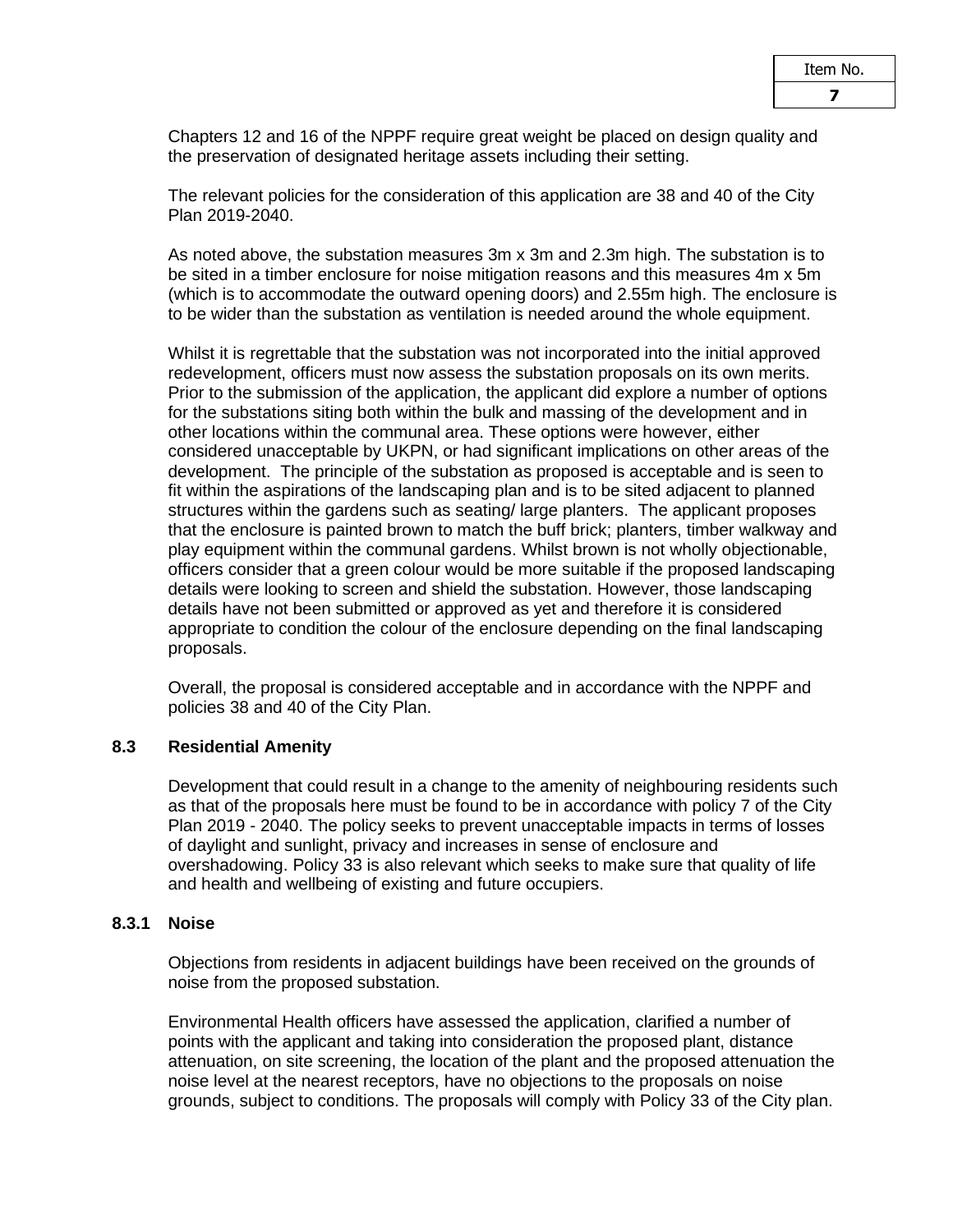## **8.3.2 Electro Magnetic Field (EMF's)**

Objections have been raised regarding the electro magnetic field from the substation. UKPN, the substation provider/operator have provided us with confirmation that UKPN substations are compliant as they fall below the limit values assigned to these local substations.

#### **8.4 Transportation/Parking**

The proposals have no impact on any parking or transportation issues.

# **8.5 Economic Considerations**

No economic considerations are applicable for a development of this size.

#### **8.6 Access**

There are no access issues as a result of the installation of a substation.

## **8.7 Other UDP/Westminster Policy Considerations**

#### **8.7.1 Landscaping**

The footprint of the substation and its enclosure is 20 sqm. The substation is proposed in an area originally allocated as hard paving and timber walkway insets. Whilst the loss of this communal area of hard soft landscaping is regrettable, it is a very small part of the communal gardens and not considered to be significantly at odds with the original approval.

#### **8.8 Westminster City Plan**

The City Plan 2019-2040 was adopted at Full Council on 21 April 2021. The policies in the City Plan 2019-2040 are consistent with national policy as set out in the National Planning Policy Framework (NPPF) (July 2021) and should be afforded full weight in accordance with paragraph 219 of the NPPF. Therefore, in accordance with s.38 of the Planning and Compulsory Purchase Act 2004, it comprises the development plan for Westminster in combination with the London Plan adopted in March 2021 and, where relevant, neighbourhood plans covering specific parts of the city (see further details in Section 8.9). As set out in s.38(6) of the Planning and Compulsory Purchase Act 2004 and paragraph 49 of the NPPF, the application must be determined in accordance with the development plan, unless material considerations indicate otherwise.

#### **8.9 Neighbourhood Plans**

There are no neighbourhood plans for this area.

# **8.10 London Plan**

This application raises no strategic issues.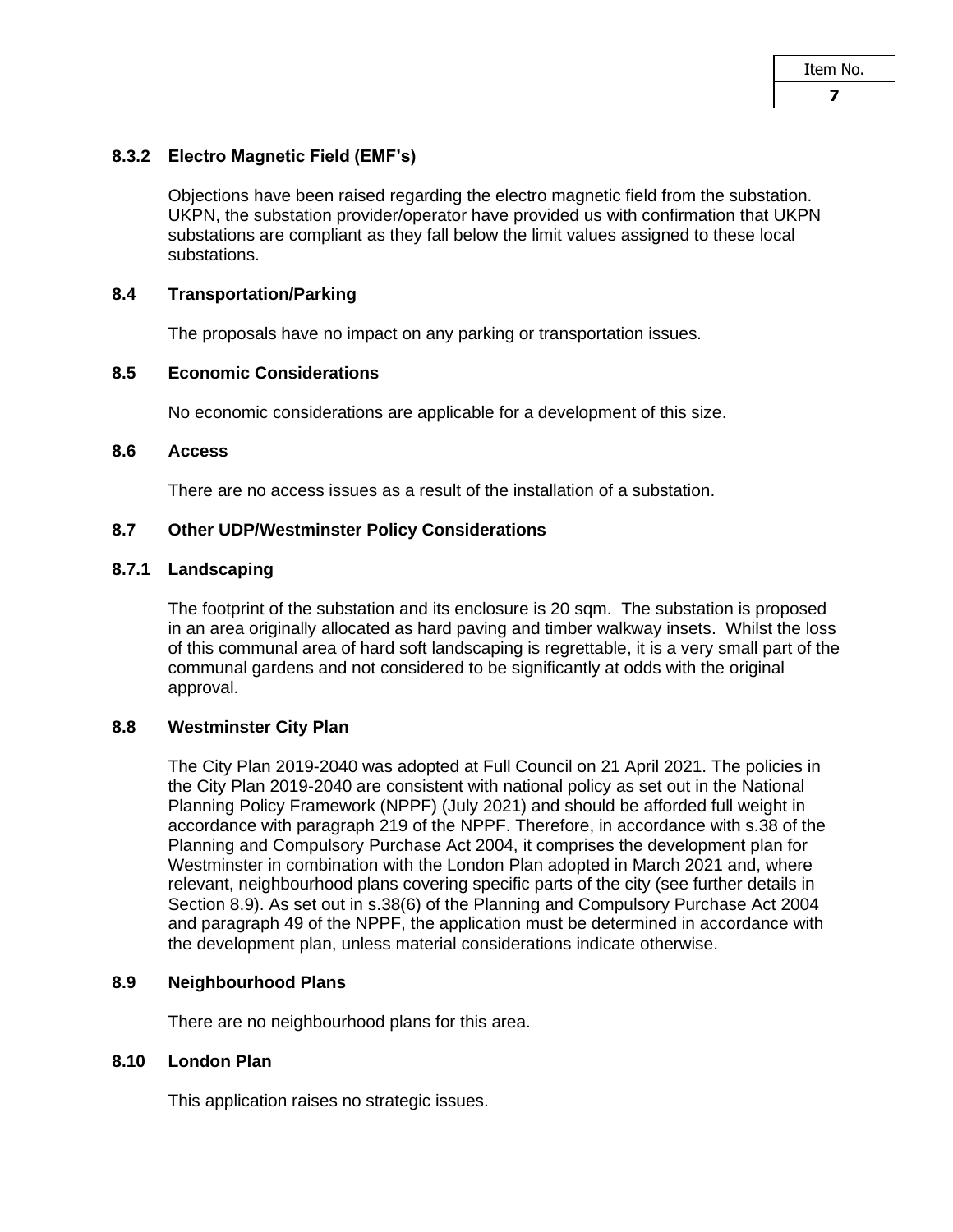#### **8.11 National Policy/Guidance Considerations**

The City Plan 2019 - 2040 (April 2021) policies referred to in the consideration of this application are considered to be consistent with the NPPF 2021 unless stated otherwise.

#### **8.12 Planning Obligations**

Planning obligations are not relevant in the determination of this application.

#### **8.13 Environmental Impact Assessment**

The proposed development is not EIA development.

#### **8.14 Other Issues**

Objections have been received on the grounds that the residents of Alpha House and Earle House, who apparently have detailed involvement in the communal gardens planning, were not consulted by the applicant. Whilst this is regrettable and City Council Guidance is for applicants to enter into early community engagement, it must be remembered that the substation is at the request of UKPN and that the housing development cannot be occupied until a sufficient electricity supply can be guaranteed. An application cannot be refused on these grounds.

(Please note: All the application drawings and other relevant documents and Background Papers are available to view on the Council's website)

IF YOU HAVE ANY QUERIES ABOUT THIS REPORT PLEASE CONTACT THE PRESENTING OFFICER: NATHAN BARRETT BY EMAIL AT NBARRETT@WESTMINSTER.GOV.UK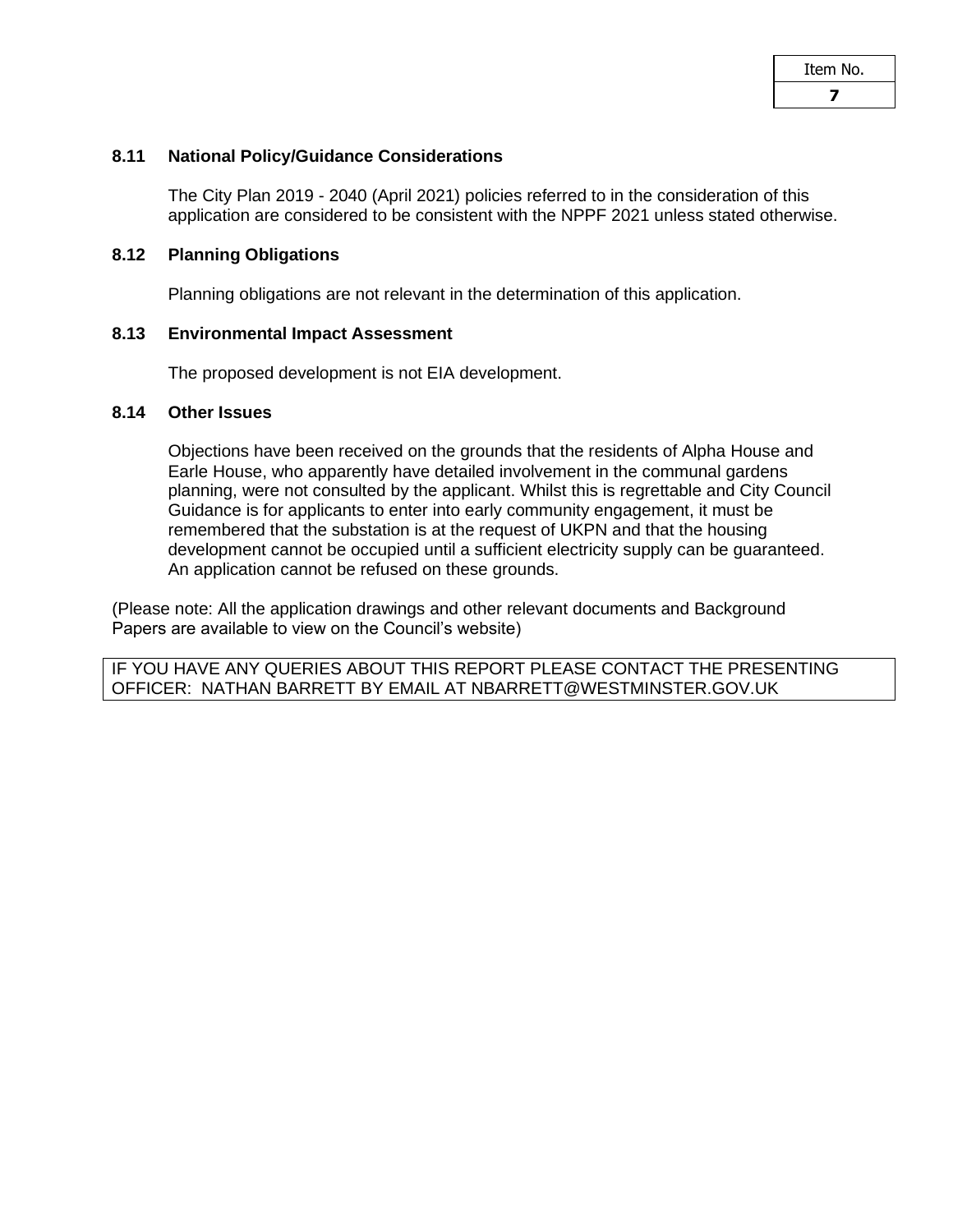# **9. KEY DRAWINGS**

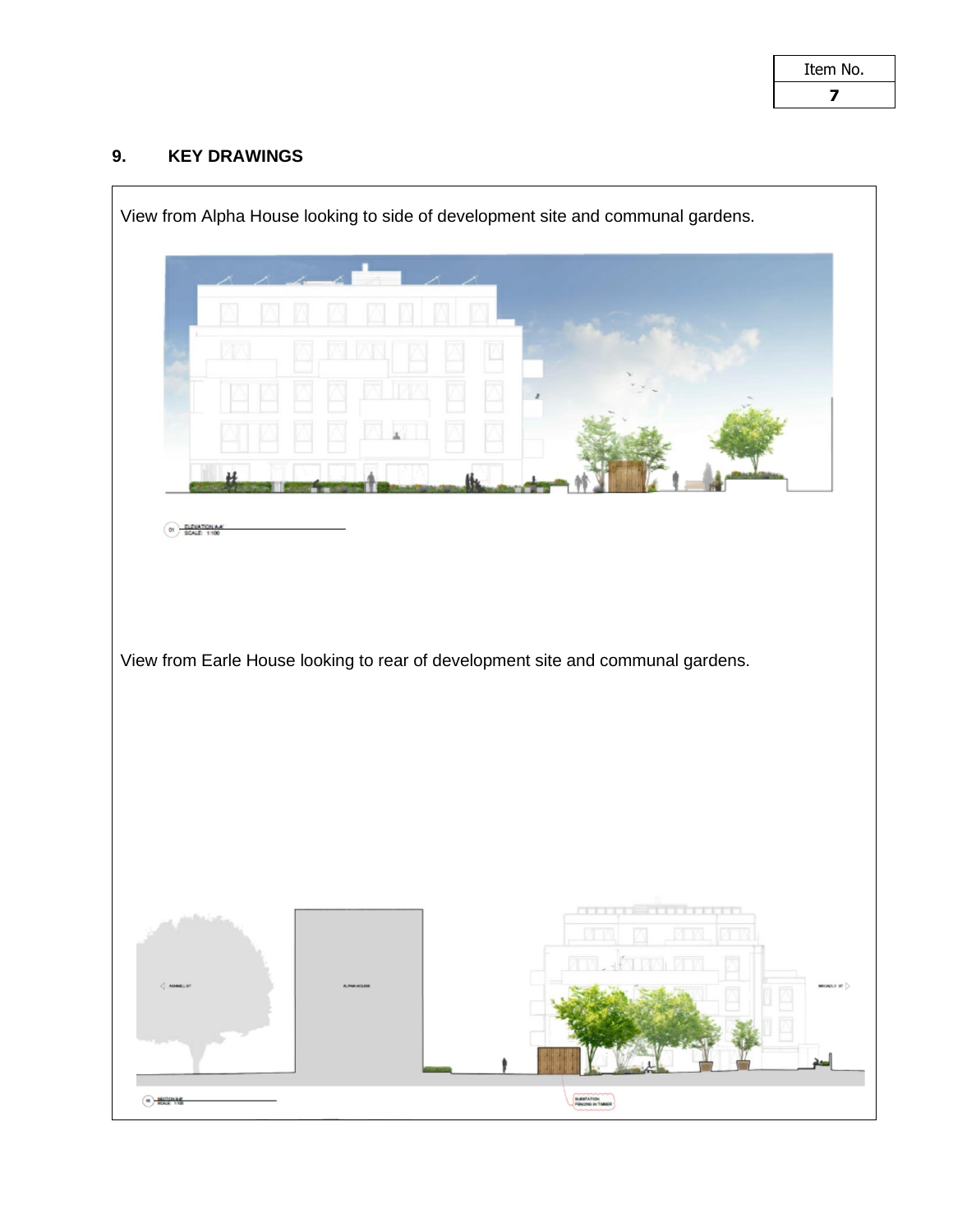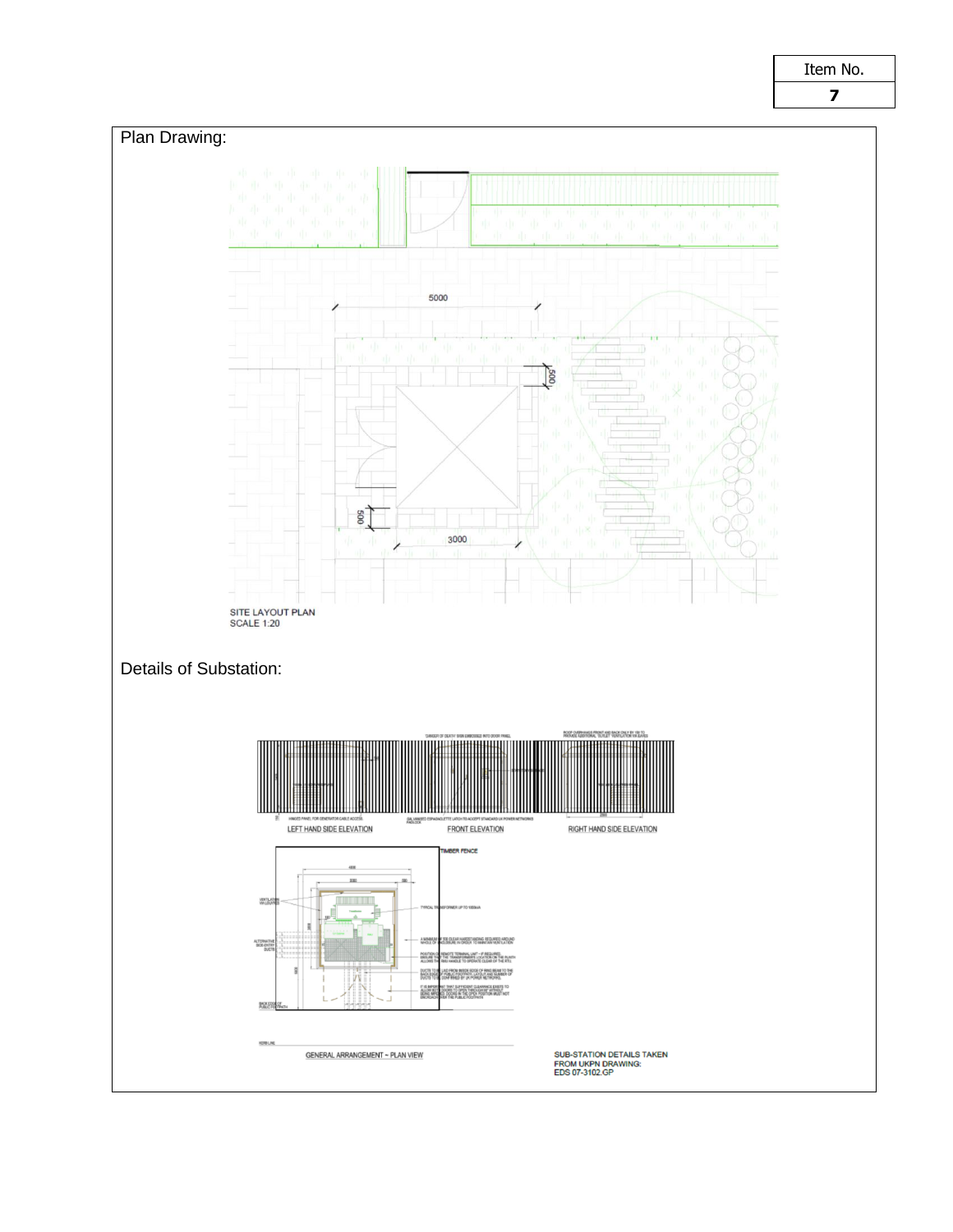

Item No.

**7**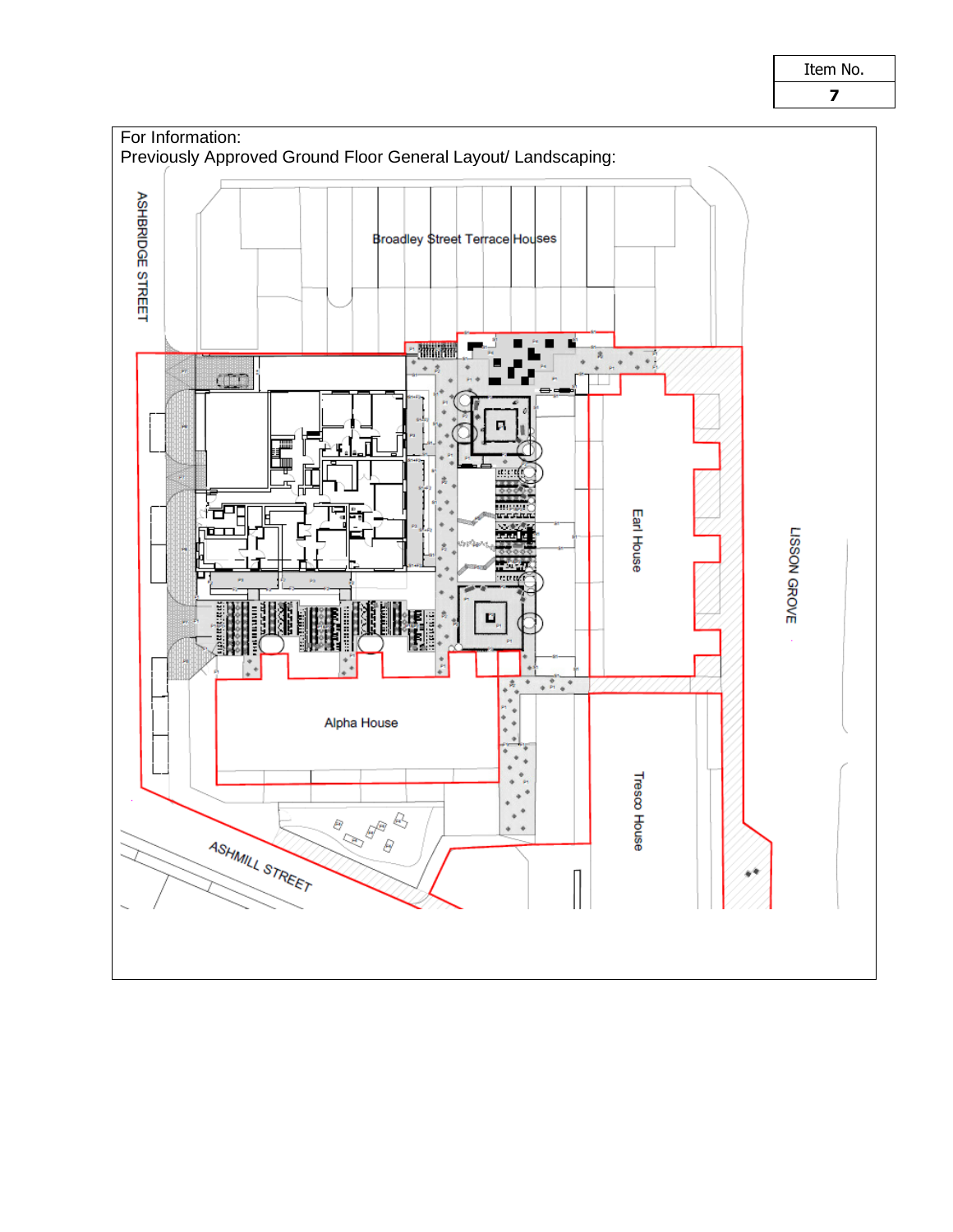# **DRAFT DECISION LETTER**

**Address:** Repeater Station, 2 Ashbridge Street, London, NW8 8DS

**Proposal:** Erection of an electrical substation to rear of new building and associated works including protective fencing.

**Plan Nos:** ABR-OUT-XX-GF-DR-L: 9002 C04; 9003 C02; 9004 P02; 9005 C03; 9006 C02.

Technical Note dated 8 February 2022; Confirmation that the proposals comply with EMF requirements.

**Case Officer:** Kimberley Davies **Direct Tel. No.** 07866036948

## **Recommended Condition(s) and Reason(s) or Reason(s) for Refusal:**

1 The development hereby permitted shall be carried out in accordance with the drawings and other documents listed on this decision letter, and any drawings approved subsequently by the City Council as local planning authority pursuant to any conditions on this decision letter.

Reason:

For the avoidance of doubt and in the interests of proper planning.

- 2 Except for piling, excavation and demolition work, you must carry out any building work which can be heard at the boundary of the site only:
	- o between 08.00 and 18.00 Monday to Friday;
	- o between 08.00 and 13.00 on Saturday; and
	- o not at all on Sundays, bank holidays and public holidays.

You must carry out piling, excavation and demolition work only:

- o between 08.00 and 18.00 Monday to Friday; and
- o not at all on Saturdays, Sundays, bank holidays and public holidays.
- Noisy work must not take place outside these hours unless otherwise agreed through a Control of Pollution Act 1974 section 61 prior consent in special circumstances (for example, to meet police traffic restrictions, in an emergency or in the interests of public safety). (C11AB)

Reason:

To protect the environment of neighbouring occupiers. This is as set out in Policies 7 and 33 of the City Plan 2019 - 2040 (April 2021). (R11AD)

3 All new work to the outside of the building must match existing original work in terms of the choice of materials, method of construction and finished appearance. This applies unless differences are shown on the drawings we have approved or are required by conditions to this permission. (C26AA)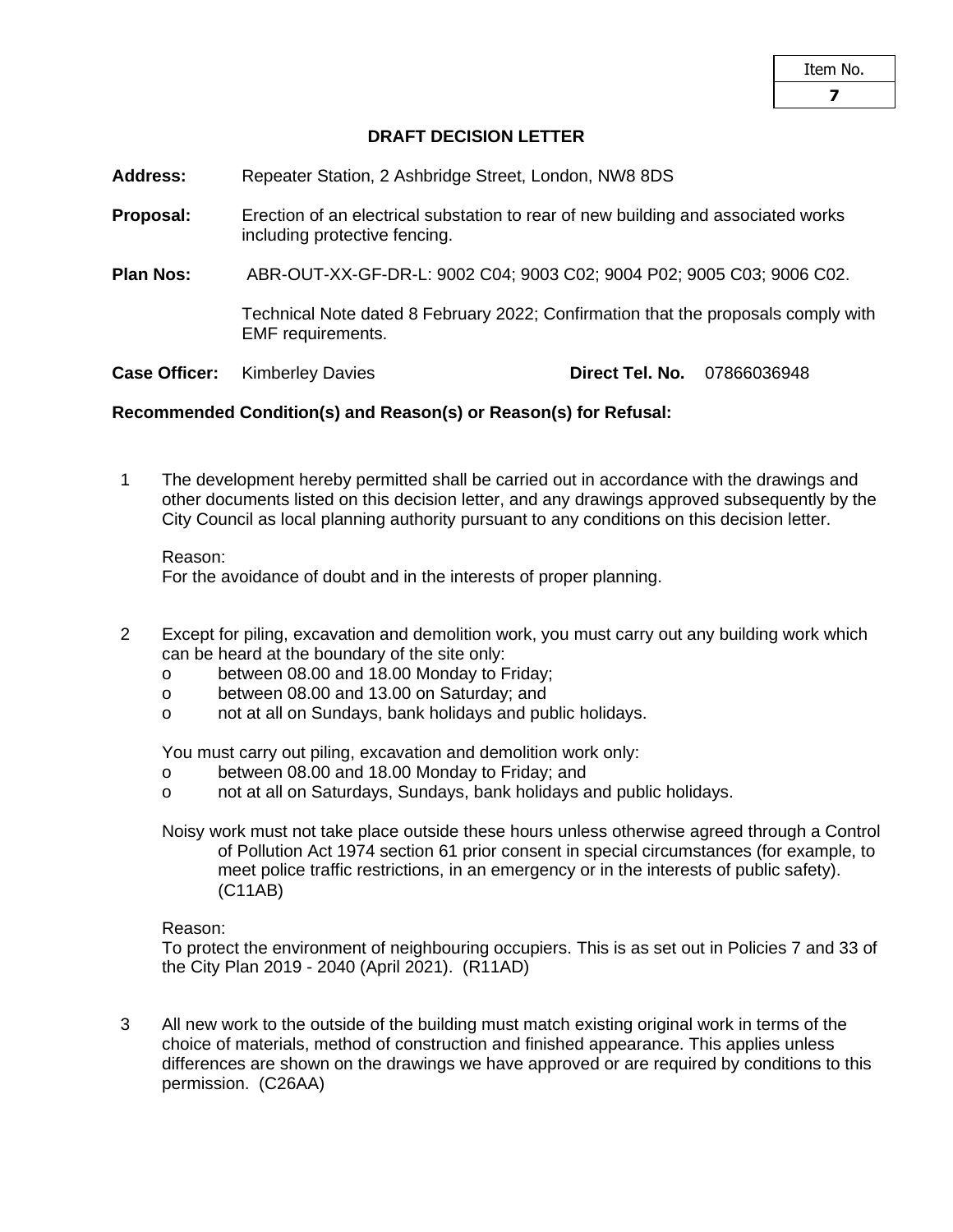Reason:

To make sure that the appearance of the building is suitable and that it contributes to the character and appearance of the area. This is as set out in Policies 38 and 40 of the City Plan 2019 - 2040 (April 2021). (R26AE)

4 Before first occupation of the development approved under application RN: 17/10968/COFUL, you must apply to us for approval of the external treatment of the enclosure to the substation. The external treatment must be compatible with the landscaping details required by condition 8 of application RN: 17/10968/COFUL. Within three months of the external treatment being approved, you must finish the enclosure in accordance with the approved details and retain it as such thereafter.

# Reason:

To make sure that the appearance of the building is suitable and that it contributes to the character and appearance of the area. This is as set out in Policies 38 and 40 of the City Plan 2019 - 2040 (April 2021). (R26AE)

5 (1) Where noise emitted from the proposed plant and machinery will not contain tones or will not be intermittent, the 'A' weighted sound pressure level from the plant and machinery (including non-emergency auxiliary plant and generators) hereby permitted, when operating at its noisiest, shall not at any time exceed a value of 10 dB below the minimum external background noise, at a point 1 metre outside any window of any residential and other noise sensitive property, unless and until a fixed maximum noise level is approved in writing by the City Council. The background level should be expressed in terms of the lowest LA90, 15 mins during the proposed hours of operation. The plant-specific noise level should be expressed as LAeqTm, and shall be representative of the plant operating at its maximum.

(2) Where noise emitted from the proposed plant and machinery will contain tones or will be intermittent, the 'A' weighted sound pressure level from the plant and machinery (including nonemergency auxiliary plant and generators) hereby permitted, when operating at its noisiest, shall not at any time exceed a value of 15 dB below the minimum external background noise, at a point 1 metre outside any window of any residential and other noise sensitive property, unless and until a fixed maximum noise level is approved in writing by the City Council. The background level should be expressed in terms of the lowest LA90, 15 mins during the proposed hours of operation. The plant-specific noise level should be expressed as LAeqTm, and shall be representative of the plant operating at its maximum.

(3) Following installation of the plant and equipment, you may apply in writing to the City Council for a fixed maximum noise level to be approved. This is to be done by submitting a further noise report confirming previous details and subsequent measurement data of the installed plant, including a proposed fixed noise level for written approval by the City Council. Your submission of a noise report must include:

(a) A schedule of all plant and equipment that formed part of this application;

(b) Locations of the plant and machinery and associated: ducting; attenuation and damping equipment;

(c) Manufacturer specifications of sound emissions in octave or third octave detail;

(d) The location of most affected noise sensitive receptor location and the most affected window of it;

(e) Distances between plant & equipment and receptor location/s and any mitigating features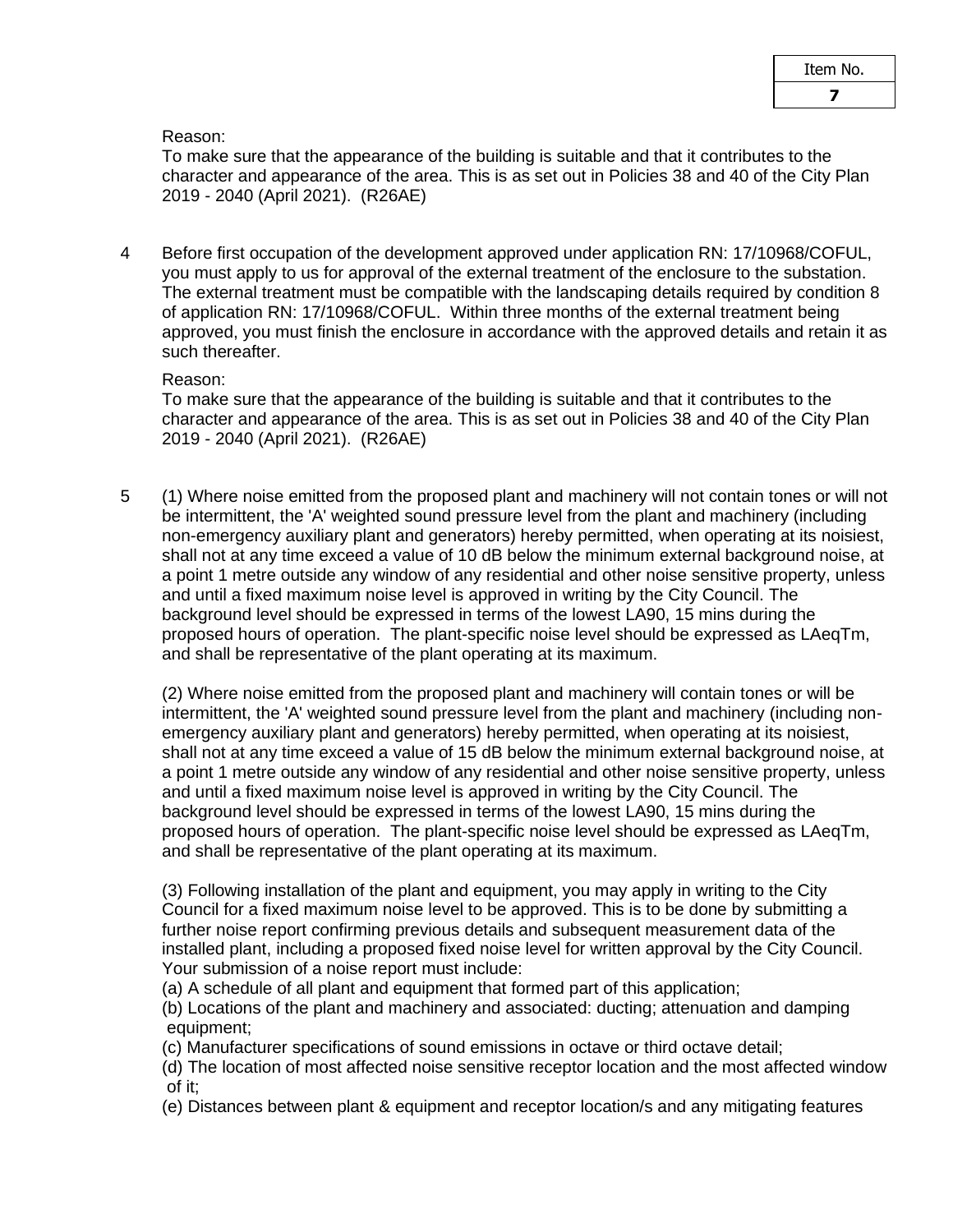that may attenuate the sound level received at the most affected receptor location; (f) Measurements of existing LA90, 15 mins levels recorded one metre outside and in front of the window referred to in (d) above (or a suitable representative position), at times when background noise is at its lowest during hours when the plant and equipment will operate. This acoustic survey to be conducted in conformity to BS 7445 in respect of measurement methodology and procedures;

(g) The lowest existing LA90, 15 mins measurement recorded under (f) above;

(h) Measurement evidence and any calculations demonstrating that plant and equipment complies with the planning condition;

(i) The proposed maximum noise level to be emitted by the plant and equipment. (C46AC)

## Reason:

Because existing external ambient noise levels exceed WHO Guideline Levels, and as set out in Policies 7 and 33 of the City Plan 2019 - 2040 (April 2021) and the draft Environmental Supplementary Planning Document (May 2021), so that the noise environment of people in noise sensitive receptors is protected, including the intrusiveness of tonal and impulsive sounds, and by contributing to reducing excessive ambient noise levels. Part (3) is included so that applicants may ask subsequently for a fixed maximum noise level to be approved in case ambient noise levels reduce at any time after implementation of the planning permission. (R46AC)

6 No vibration shall be transmitted to adjoining or other premises and structures through the building structure and fabric of this development as to cause a vibration dose value of greater than 0.4m/s (1.75) 16 hour day-time nor 0.2m/s (1.75) 8 hour night-time as defined by BS 6472 (2008) in any part of a residential and other noise sensitive property. (C48AB)

#### Reason:

To ensure that the development is designed to prevent structural transmission of noise or vibration and to prevent adverse effects as a result of vibration on the noise environment in accordance with Policies 7 and 33 of the City Plan 2019 - 2040 (April 2021) and the draft Environmental Supplementary Planning Document (May 2021). (R48AB)

# **Informative(s):**

1 In dealing with this application the City Council has implemented the requirement in the National Planning Policy Framework to work with the applicant in a positive and proactive way. We have made available detailed advice in the form of our statutory policies in the City Plan 2019 - 2040 (April 2021), neighbourhood plan (where relevant), supplementary planning documents, the London Plan (March 2021), planning briefs and other informal written guidance, as well as offering a full pre application advice service, in order to ensure that applicant has been given every opportunity to submit an application which is likely to be considered favourably. In addition, where appropriate, further guidance was offered to the applicant at the validation stage.

#### 2 HIGHWAYS LICENSING:

Under the Highways Act 1980 you must get a licence from us before you put skips or scaffolding on the road or pavement. It is an offence to break the conditions of that licence. You